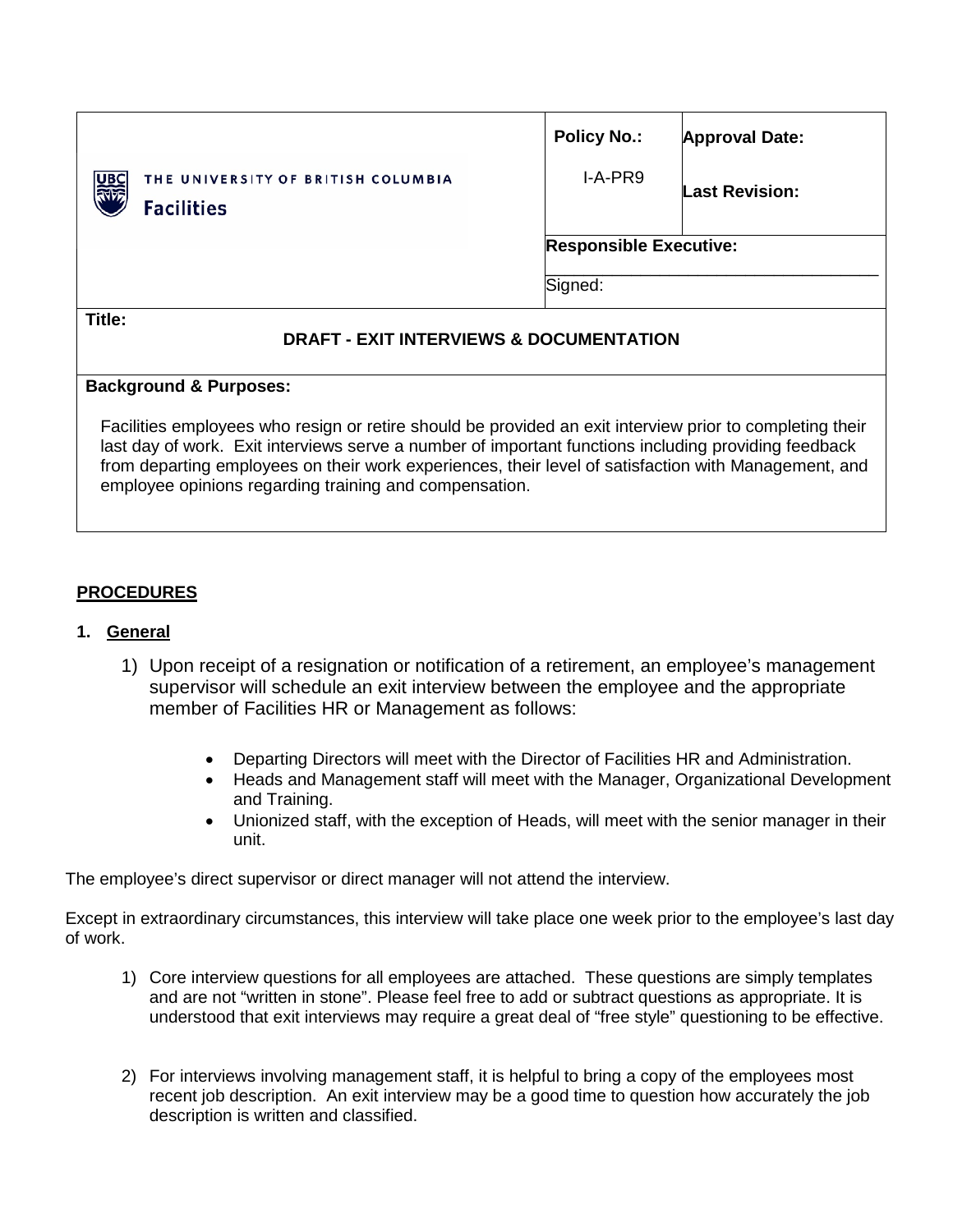- 3) A significant purpose of the exit interview is to provide Facilities Human Resources with feedback that can be acted on. The interview is not meant to be confidential. Before asking the questions, it must be explained to the interviewee that the results of the interview may be shared with other members of Management or third parties like the provincial government. If an employee wishes to provide some of their answers "off the record" or in confidence they need to state that during the interview.
- 4) Notes from the meeting will be collected and forwarded to the HR Director for Facilities and the employees direct supervisor/manager immediately following the interview. This information may also be provided to Central Human Resources.
- 5) The AVP of Facilities will provide every exiting employee the opportunity to meet with them, if the employee so chooses. During the exit interview meeting please ask the employee if they would like to meet with the AVP to provide feedback on his/her experiences within the Facilities Department.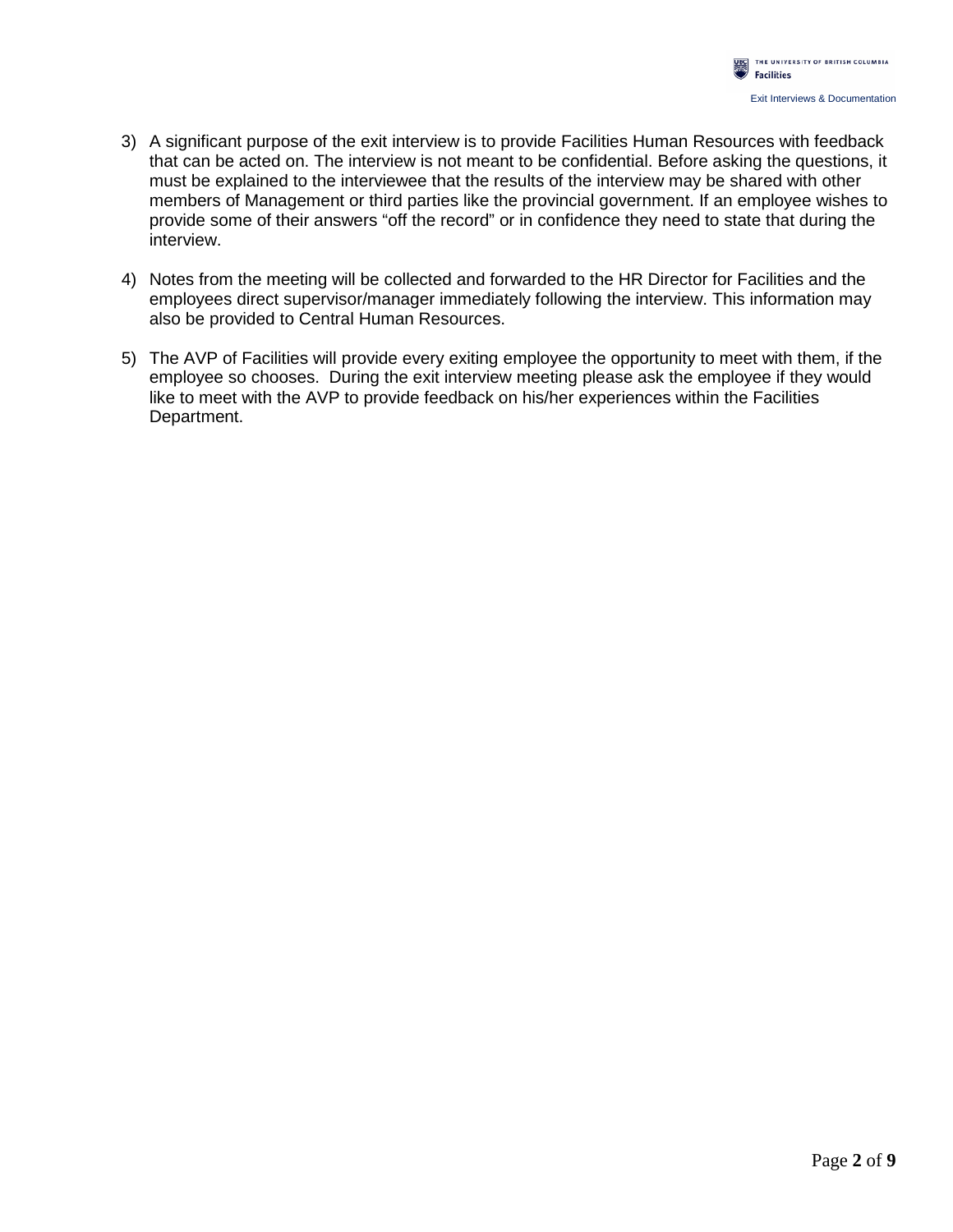

## **EXIT INTERVIEW**

| <b>Employee Name</b>                                                                                                                                   |              |                          |             |           |           |
|--------------------------------------------------------------------------------------------------------------------------------------------------------|--------------|--------------------------|-------------|-----------|-----------|
|                                                                                                                                                        |              |                          |             |           |           |
| Position:                                                                                                                                              | Affiliation: | □ AAPS □ CUPE 116 □ IUOE |             |           |           |
| Current salary or hourly rate:                                                                                                                         |              |                          |             |           |           |
|                                                                                                                                                        |              |                          |             |           |           |
| <b>Facilities Unit:</b>                                                                                                                                |              |                          |             |           |           |
| Interviewer:                                                                                                                                           |              |                          |             |           |           |
| Affiliation:<br>AAPS<br>$\Box$<br><b>CUPE 116</b><br>$\Box$<br>Non-Union Technician<br>$\Box$<br><b>IOUE</b><br>$\Box$<br>Excluded<br>$\Box$<br>Other: |              |                          |             |           |           |
|                                                                                                                                                        |              |                          | <b>YYYY</b> | <b>MM</b> | <b>DD</b> |
| Initial employment date at UBC                                                                                                                         |              |                          |             |           |           |
| Start date in current position                                                                                                                         |              |                          |             |           |           |
| Previous positions at the university and dates:                                                                                                        |              |                          |             |           |           |
|                                                                                                                                                        |              |                          |             |           |           |
|                                                                                                                                                        |              |                          |             |           |           |
|                                                                                                                                                        |              |                          |             |           |           |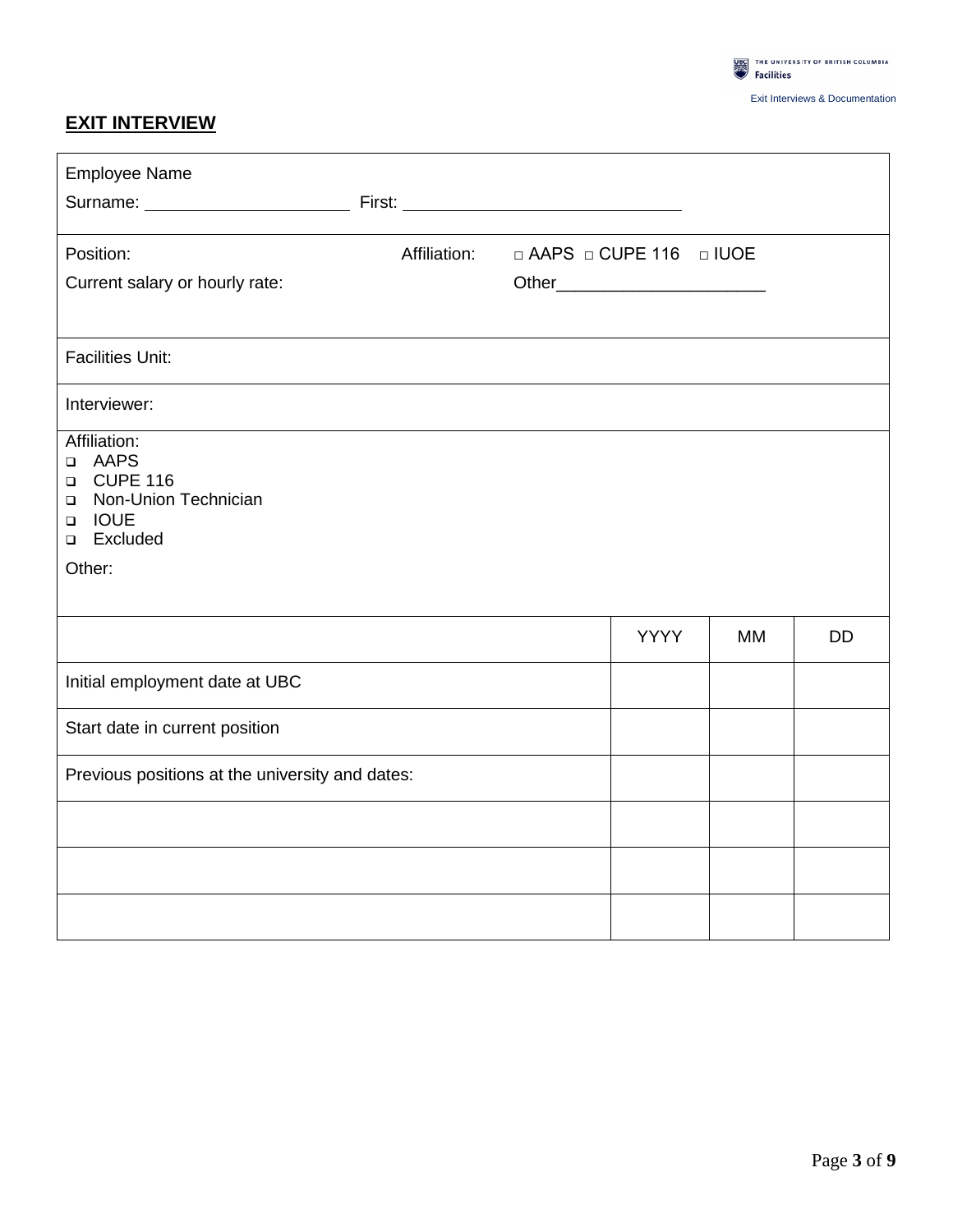

#### **Please read the following statement to the employee prior to the asking the questions:**

*The purpose of the exit interview is to provide feedback to Facilities Human Resources that can be used to address issues such as training & development, compensation levels, and employee satisfaction with Facilities policies and practices. As a result, the information gathered in this interview may be shared with other members of management, Central Human Resources, and other third parties. If you wish to provide a particular answer in confidence, please state that prior to answering the question.* 

- 1. What prompted your decision to leave your position? (check all that apply)
	- Job offer elsewhere (please specify where the employee is going):

Chose offer because of (check all that apply)

- □ Higher Salary (5% \_, 10% \_, Higher\_)
- $\Box$  Improved Benefits (please specify)
- Geographical location (identify general location \_\_\_\_\_\_\_)
- □ Career Change
- Opportunities for advancement
- □ Retirement
- **Early Retirement**
- D Partner relocation
- **Personal reasons**
- Physical environment/working conditions (Please specify)
- Other (please specify)
- 2. What aspects of the job did you enjoy most during your time in the position?
- 3. How could your time and/or job have been improved?
- 4. \*\*\* **Please note**. These two questions may be more appropriate for a management employee.

Do you feel that your job description accurately reflects the duties performed? If not, what changes should be made?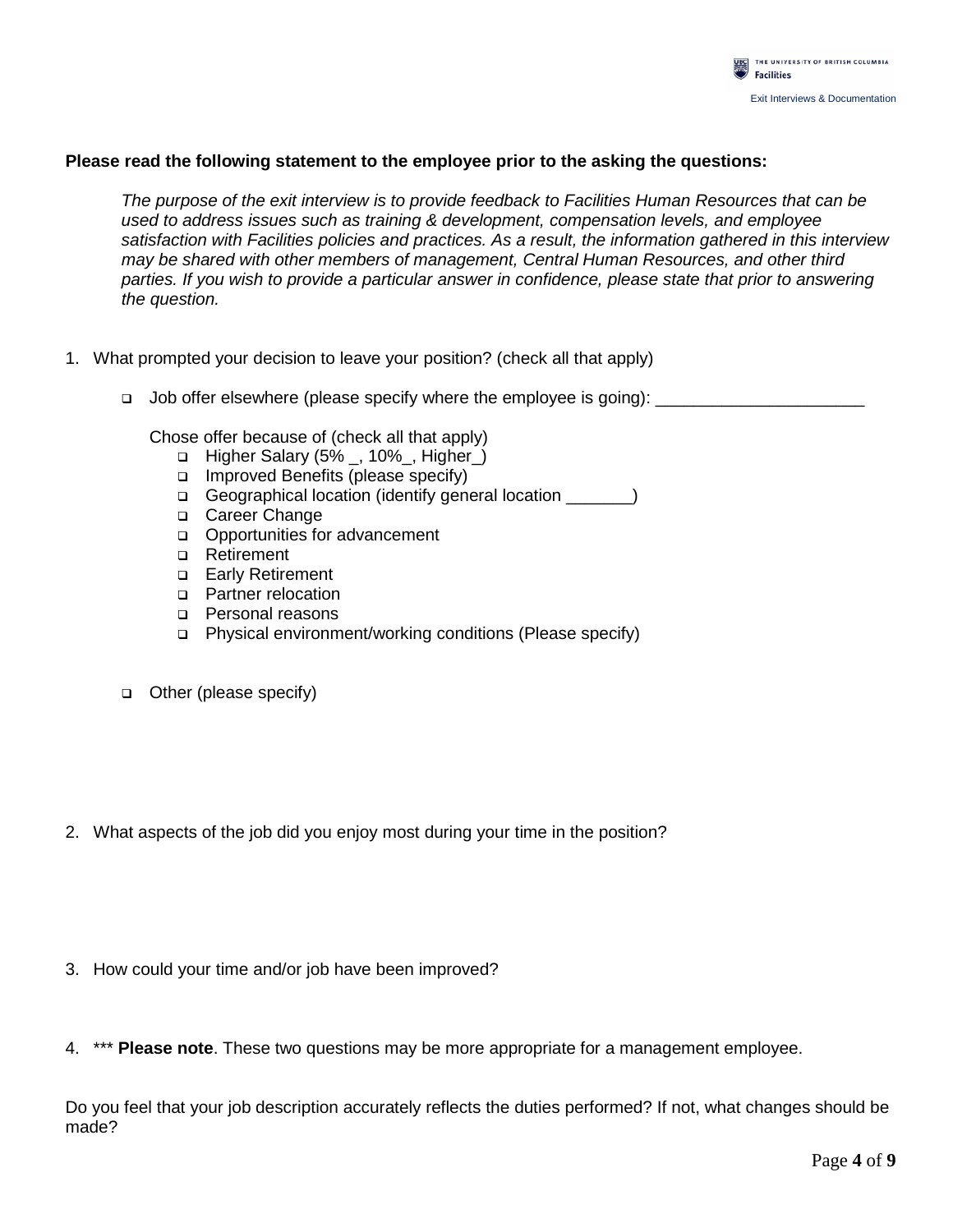

Do you feel your job is appropriately classified? If not, what would the appropriate classification be?

5. What role did salary play in your decision to leave?

#### 6. \***\*\*\* If the employee is leaving to take a new position outside of the Facilities Department:**

In order to address our compensation practices, we would like to ask the following questions regarding your new position.

Company name:

Name or title of the position:

Would there be an equivalent Facilities or UBC position or job title here:

Salary or hourly rate of the new position:

If an hourly rate, is it a 40, 37.5 or 35 hour per week position or is it a p/t position?:

Amount of Vacation:

Are the benefits superior, equal, or less than those offered by the Facilities Department: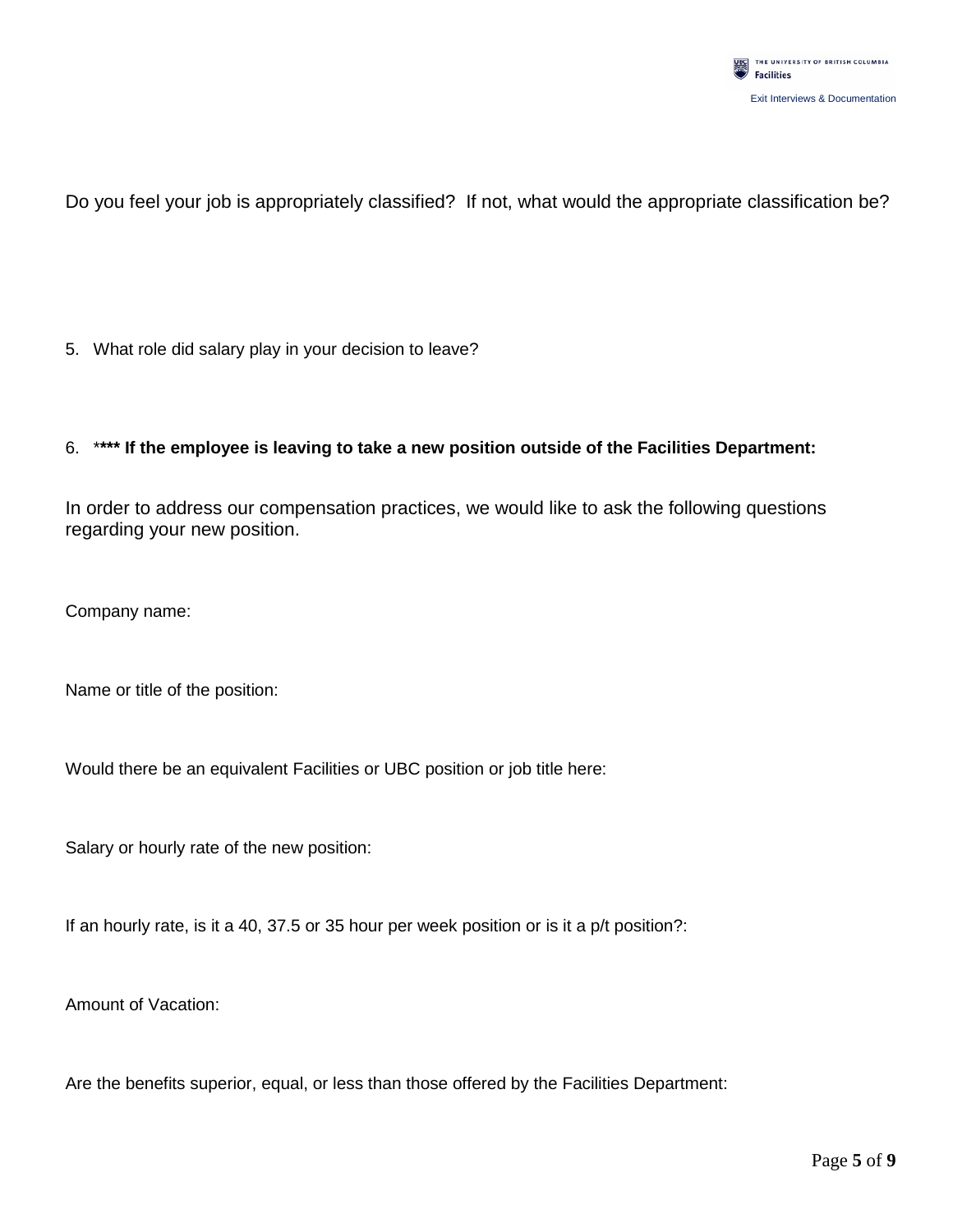

- 7. Did you receive regular performance feedback and guidance from your direct supervisor?
	- Yes
	- No

Please elaborate:

8. Do you feel that you were satisfactorily trained to perform all the main requirements of your job?

9. Is there specific types of training that you feel was missing in your development while in Facilities?

- 10. Do you feel you had access to equipment, technology, tools, or other resources to satisfactorily perform your job?
- 11. On a scale of one to ten (one as the lowest and ten as the highest) how would you rate your working relationship with your direct supervisor?
- 12. What could have been done to raise that score?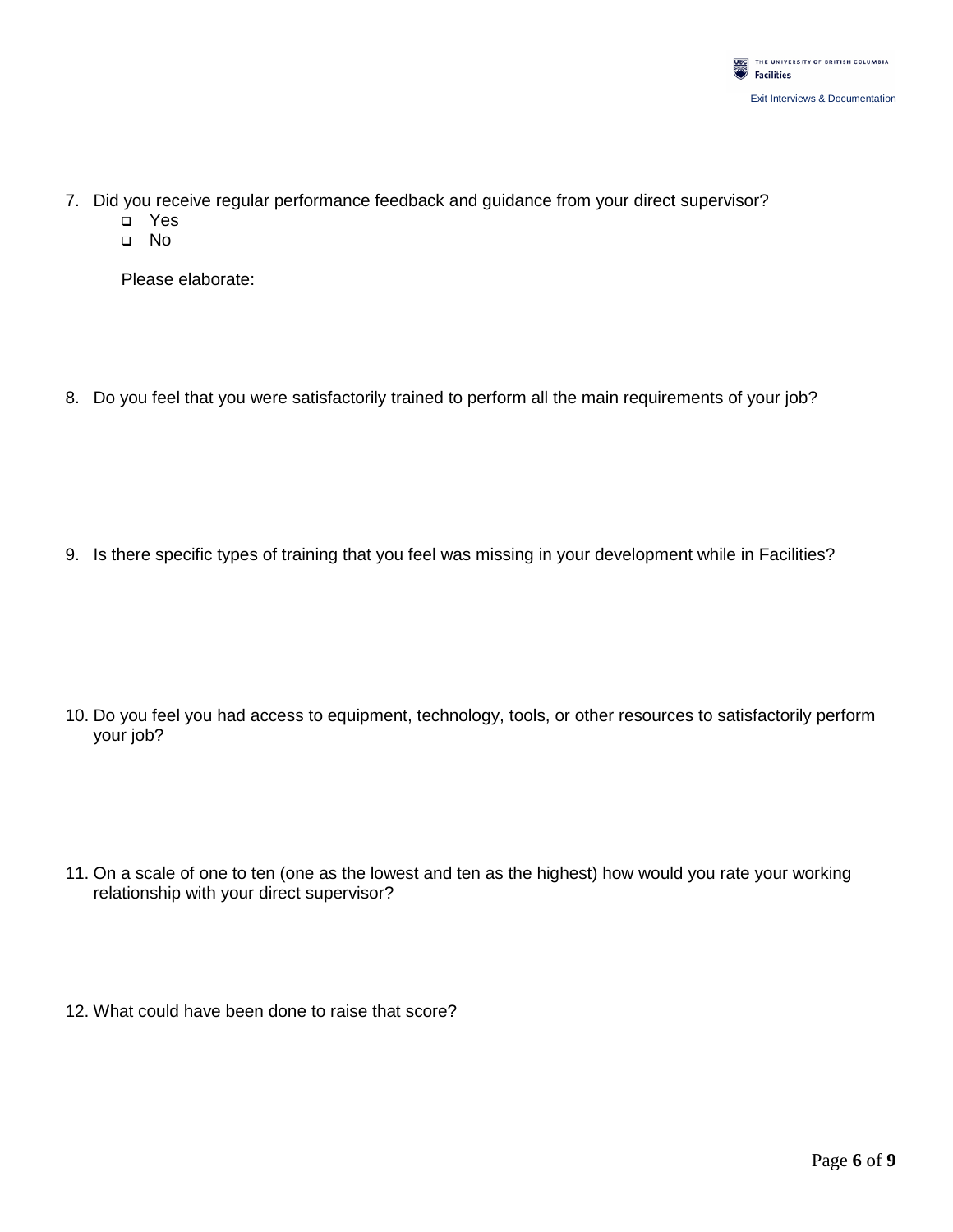

- 13. On a scale of one to ten (one as the lowest and ten as the highest) how would you rate your working relationship with co-workers?
- 14. What could have been done to raise that score?

15. Do you feel your contributions to the department were valued and recognized?

16. Would you recommend the unit or the Facilities Department as a place to work?

17. What recommendations would you make to improve working conditions within the Facilities Department?

**Please add any additional thoughts or comments**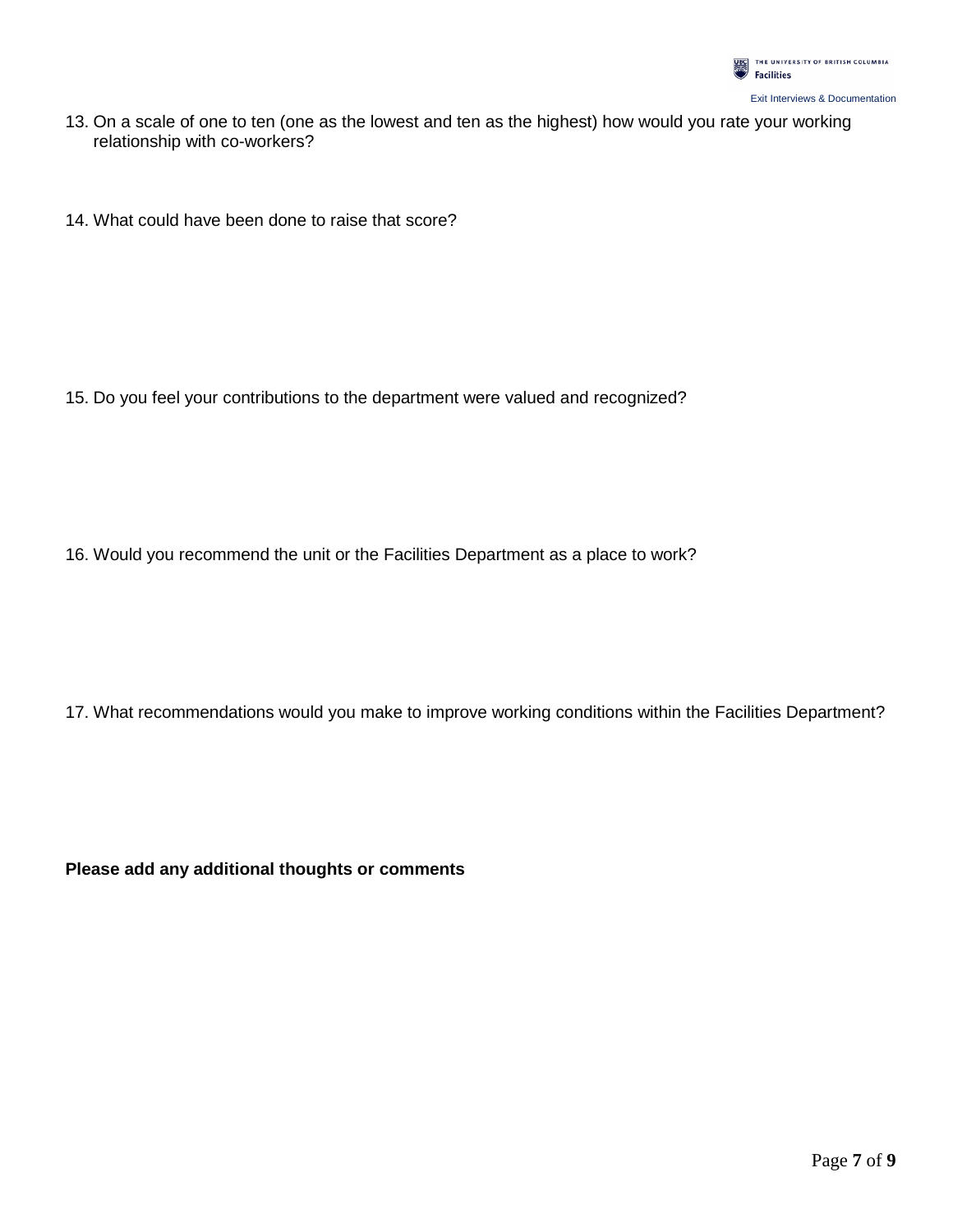#### **EXIT DOCUMEMNTATION:**

## **1. General**

- 1.1. Upon receipt of the employment severance form for the departing employee, the Facilities Group will send an electronic copy of the attached exit document to the employee's managing supervisor. Except in extraordinary circumstances, this document will be sent at least one (1) week prior to the employee's last day of work.
- 1.2. The employee is to return any University property in their possession to the identified locations on the exit document. The employee is to obtain a clearing authorization signature for returned property from each location. The Management Supervisor may sign for areas they know are not applicable. The Management Supervisor is responsible to ensure that the property is returned and the exit document is completed. Upon receipt of employee UBC ID, Supervisors are to return the ID to the Program Manager, Parking & Access Control Services in GSAB.
- 1.3. The Management Supervisor is to forward the completed exit document to the Staff Records Clerk in the Facilities Payroll office. The Staff Records Clerk will provide a photocopy of the exit document for the employee and for the Management Supervisor.